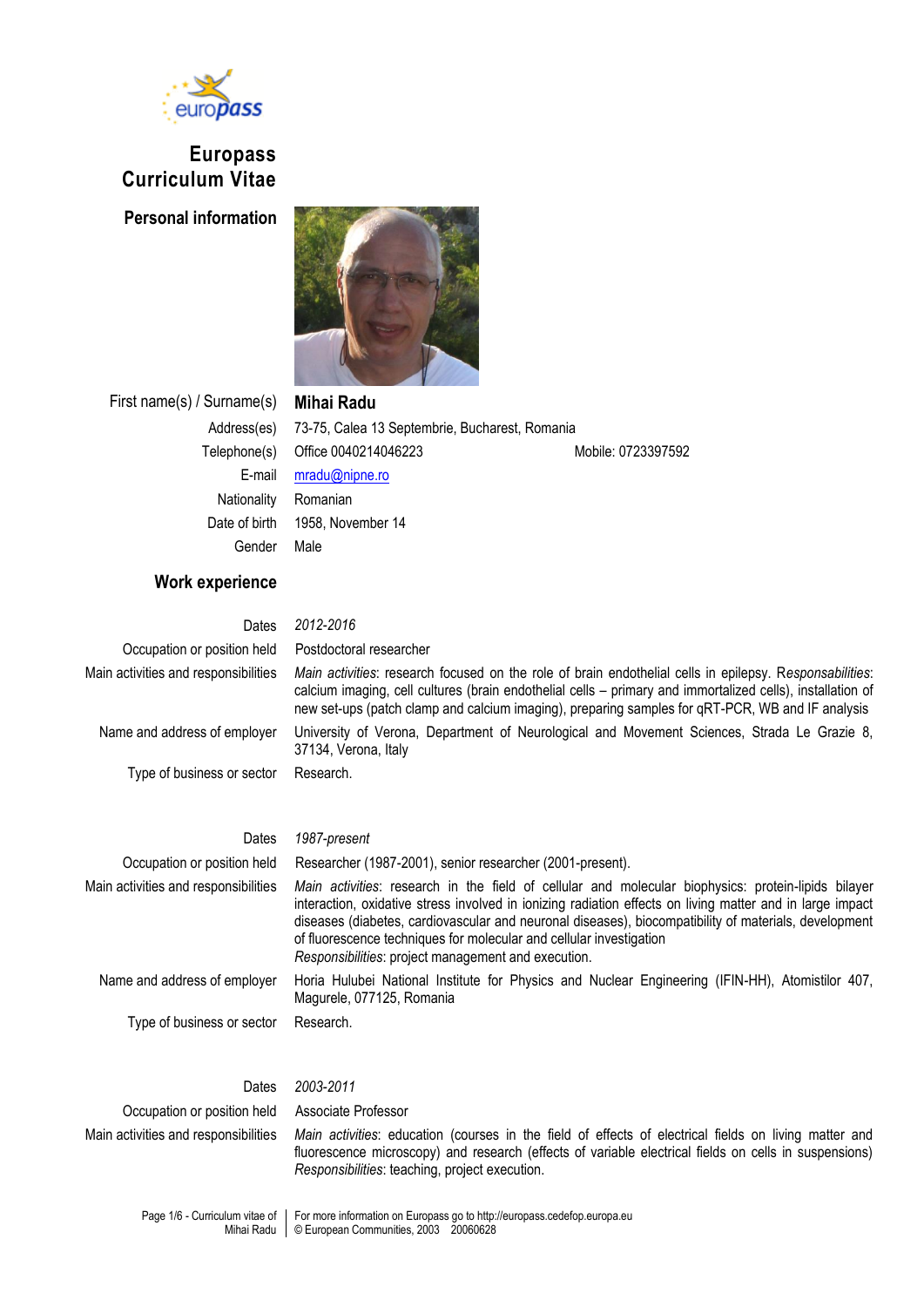| Name and address of employer                                                  | Carol Davila University of Medicine and Pharmacy (UMF Carol Davila), Department of Biophysics and<br>Cellular Biotechnology; Eroilor Sanitari Street 8, Bucharest, Romania                                                                                                                                                                                                                                                                                                                                                                                                                                                                                                                                                                                                                                                                                                                                                   |  |  |  |  |
|-------------------------------------------------------------------------------|------------------------------------------------------------------------------------------------------------------------------------------------------------------------------------------------------------------------------------------------------------------------------------------------------------------------------------------------------------------------------------------------------------------------------------------------------------------------------------------------------------------------------------------------------------------------------------------------------------------------------------------------------------------------------------------------------------------------------------------------------------------------------------------------------------------------------------------------------------------------------------------------------------------------------|--|--|--|--|
| Type of business or sector                                                    | <b>Education and Research</b>                                                                                                                                                                                                                                                                                                                                                                                                                                                                                                                                                                                                                                                                                                                                                                                                                                                                                                |  |  |  |  |
| Dates                                                                         | 2002-2005                                                                                                                                                                                                                                                                                                                                                                                                                                                                                                                                                                                                                                                                                                                                                                                                                                                                                                                    |  |  |  |  |
| Occupation or position held                                                   | Associate Professor                                                                                                                                                                                                                                                                                                                                                                                                                                                                                                                                                                                                                                                                                                                                                                                                                                                                                                          |  |  |  |  |
| Main activities and responsibilities                                          | Main activities: education in biophysics (theoretical and practical courses in Physics and Biophysics)<br>Responsibilities: teaching<br>University of Bucharest, Faculty of Biology, Department of Animal Physiology and Biophysics, Splaiul<br>Independentei, 91-95, Bucharest, Romania                                                                                                                                                                                                                                                                                                                                                                                                                                                                                                                                                                                                                                     |  |  |  |  |
| Name and address of employer                                                  |                                                                                                                                                                                                                                                                                                                                                                                                                                                                                                                                                                                                                                                                                                                                                                                                                                                                                                                              |  |  |  |  |
| Type of business or sector                                                    | Education                                                                                                                                                                                                                                                                                                                                                                                                                                                                                                                                                                                                                                                                                                                                                                                                                                                                                                                    |  |  |  |  |
| Dates                                                                         | 1983-1987                                                                                                                                                                                                                                                                                                                                                                                                                                                                                                                                                                                                                                                                                                                                                                                                                                                                                                                    |  |  |  |  |
| Occupation or position held                                                   | Physics teacher.                                                                                                                                                                                                                                                                                                                                                                                                                                                                                                                                                                                                                                                                                                                                                                                                                                                                                                             |  |  |  |  |
| Name and address of employer                                                  | No 1 Highs School, Cugir, Alba county, Romania                                                                                                                                                                                                                                                                                                                                                                                                                                                                                                                                                                                                                                                                                                                                                                                                                                                                               |  |  |  |  |
| Type of business or sector                                                    | Education                                                                                                                                                                                                                                                                                                                                                                                                                                                                                                                                                                                                                                                                                                                                                                                                                                                                                                                    |  |  |  |  |
| Visiting scientist                                                            | Nov01,1999-Oct30, 2000: Postdoctoral fellow at Department of Biophysics and Biophysical Chemistry,<br>Faculty of Chemistry, University of Bielefeld, Bielefeld, Germany: research in the field of DNA passage<br>through lipid bilayer investigated by voltage clamp and fluorescence techniques<br>May15-Aug08, 2002; Aug04-Sep29, 2003; Nov01-Dec22,2003; Jan01-Mar12, 2004: Stages in a<br>postdoctoral position at Department of Physiology, Faculty of Medicine, Hasselt University, Hasselt,<br>Belgium (former LUC, Diepenbeek, Belgium), Research in the field of concentration of cytosolic ions<br>and membrane lipids organisation by microfluorimetry technique (wide field fluorescence microscopy,<br>confocal microscopy, FRET).<br>Jan 2012-2016: postdoctoral fellow at Faculty of Medicine, Univeristy of Verona, Italy; research<br>focused on the neurovascular unit role in neurodegenerative diseases. |  |  |  |  |
| Review panels, editorial boards, and<br>affiliation to professional societies | 1995-present: Referee (occasionally) for the journals in different topics (e.g.: Bioelectrochemistry,<br>Journal of Peptide Science, British Journal of Medicine and Medical Research, etc.)<br>2010: Member in the scientific panels for evaluation of project proposals (Biology committee) at the<br>national scientific grants competition.<br>2007-present: Editorial board, Romanian Journal of Biophysics (www.biophysicsnet.ro/rib)<br>2013-present:<br>Editorial<br>International<br>Journal<br>Bioautomation<br>Board,<br>(http://www.clbme.bas.bg/bioautomation/)<br>1995-present: Member of Romanian Society of Pure and Applied Biophysics (affiliated to EBSA and<br>IUPAB); 2004-2006, secretary of Bucharest branch<br>2005-present: Member of Bioeletrochemistry Society<br>2009-present: Member of European Society of Microscopy<br>2011-prezent: Member of Biophysical Society                           |  |  |  |  |
| Publications<br>Projects                                                      | 49 papers (see Publication list) in peer review journals, 3 book chapters, 1 patent (registered<br>application), hirsh index 9<br>4 national grants (principal investigator), 4 collaborative national grants (institute team leader), 1<br>international bilateral collaboration grant (Romanian team leader), 1 COST network (representative of                                                                                                                                                                                                                                                                                                                                                                                                                                                                                                                                                                            |  |  |  |  |
|                                                                               | Romania)                                                                                                                                                                                                                                                                                                                                                                                                                                                                                                                                                                                                                                                                                                                                                                                                                                                                                                                     |  |  |  |  |

# **Education and training**

## Dates *1990-1999*

Title of qualification awarded **PhD (in Physics/Biophysics)** Principal subjects/occupational skills covered

Title of thesis: Study on the interaction of variable electric fields with the cellular suspensions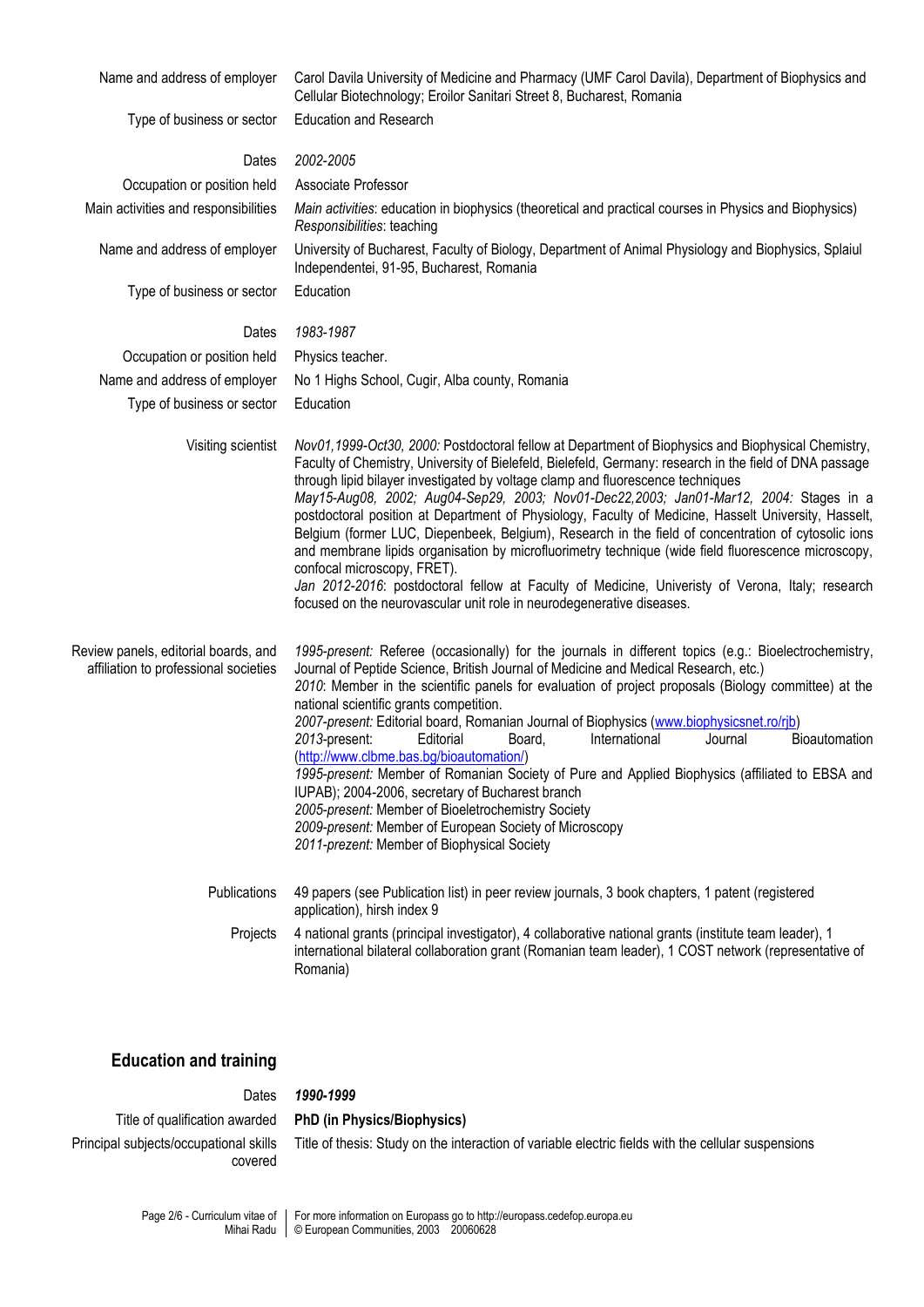Name and type of organisation providing education and training Babes-Bolyai University, Cluj Napoca, Romania Level in national or international classification ISCED 8 Dates *1979-1983* Title of qualification awarded **Bachelor of science / Master of science (in Physics)** Principal subjects/occupational skills covered Basic education in physics, one year specialization in Biophysics Name and type of organisation providing education and training Faculty of Physics, University of Bucharest, Romania Level in national or international classification ISCED 6 Training fellowships *1993, June 14-26*: Scholarship at NATO Advanced Course Structure, Biogenesis and Dynamics of Biological Membranes, Institut D'Etuds Scientifique de Cargese, France, *1994, September 26-October 14*: Scholarship at ICTP Trieste, College on biophysics: structure and function of biopolymers – experimental and theoretical techniques, Trieste, Italy

*1995, November 19-December 14*: Scholarship at Department of Chemistry (practical training in electrochemistry techniques), University of Coimbra, Coimbra, Portugal *2002, April 15-28*: Scholarship at University of Konstanz, Special Course in Membrane Biophysics,

Konstanz, Germany *2011, May 11-16*: Scholarship at Erice School of Biophysics – Course on Channels and Transporters, Ettore Majorana Scientific Cultural Fundation, Erice, Italy

# **Personal skills and competences**

| Mother tongue(s)                                           | Romanian                                                                                                                                                                                                                                                                                                                                                                                                     |                      |                    |                   |           |  |  |
|------------------------------------------------------------|--------------------------------------------------------------------------------------------------------------------------------------------------------------------------------------------------------------------------------------------------------------------------------------------------------------------------------------------------------------------------------------------------------------|----------------------|--------------------|-------------------|-----------|--|--|
| Other language(s)<br>Self-assessment<br>European level (*) |                                                                                                                                                                                                                                                                                                                                                                                                              | <b>Understanding</b> | <b>Speaking</b>    |                   | Writing   |  |  |
| Language                                                   | Listening                                                                                                                                                                                                                                                                                                                                                                                                    | Reading              | Spoken interaction | Spoken production |           |  |  |
| English                                                    | B <sub>2</sub>                                                                                                                                                                                                                                                                                                                                                                                               | B <sub>2</sub>       | <b>B1</b>          | <b>B2</b>         | <b>B2</b> |  |  |
| French                                                     | A <sub>1</sub>                                                                                                                                                                                                                                                                                                                                                                                               | A1                   | A1                 | A <sub>1</sub>    | A1        |  |  |
| Social skills and competences                              | I am a serious and friendly person, easy relating with others, with an equilibrate style in relationships. I<br>am a good negotiator. This was one of the reasons for that I was nominated for the position of head of<br>department                                                                                                                                                                         |                      |                    |                   |           |  |  |
| Organisational skills and<br>competences                   | I consider that I have the abilities to work in a programmed way with defined tasks and deadlines. I<br>was involved in 4 national research projects as project leader and in the period of 2009-2011 I had the<br>position of head at the Department of Life and Environmental Physics in IFIN-HH. I am the head of<br>BioEval Laboratory which is working under the quality management standard ISO 17025. |                      |                    |                   |           |  |  |
| Technical skills and competences                           | I have the ability to work with laboratory equipments and tools. I am familiar with standard cellular and<br>molecular biophysics laboratory instruments as: spectroscopy (UV-VIS, fluorescence), microscopy<br>(bright field, fluorescence, confocal), biochemistry (electrophoresis, multireader plates), cellular<br>cultures techniques, ionizing radiation measurements instruments etc.                |                      |                    |                   |           |  |  |
| Computer skills and competences                            | Familiar in using PC (MS Office, Microcal Origin, Matlab, statistical analysis, programming)                                                                                                                                                                                                                                                                                                                 |                      |                    |                   |           |  |  |
| Driving licence                                            | Yes, vehicle category: B                                                                                                                                                                                                                                                                                                                                                                                     |                      |                    |                   |           |  |  |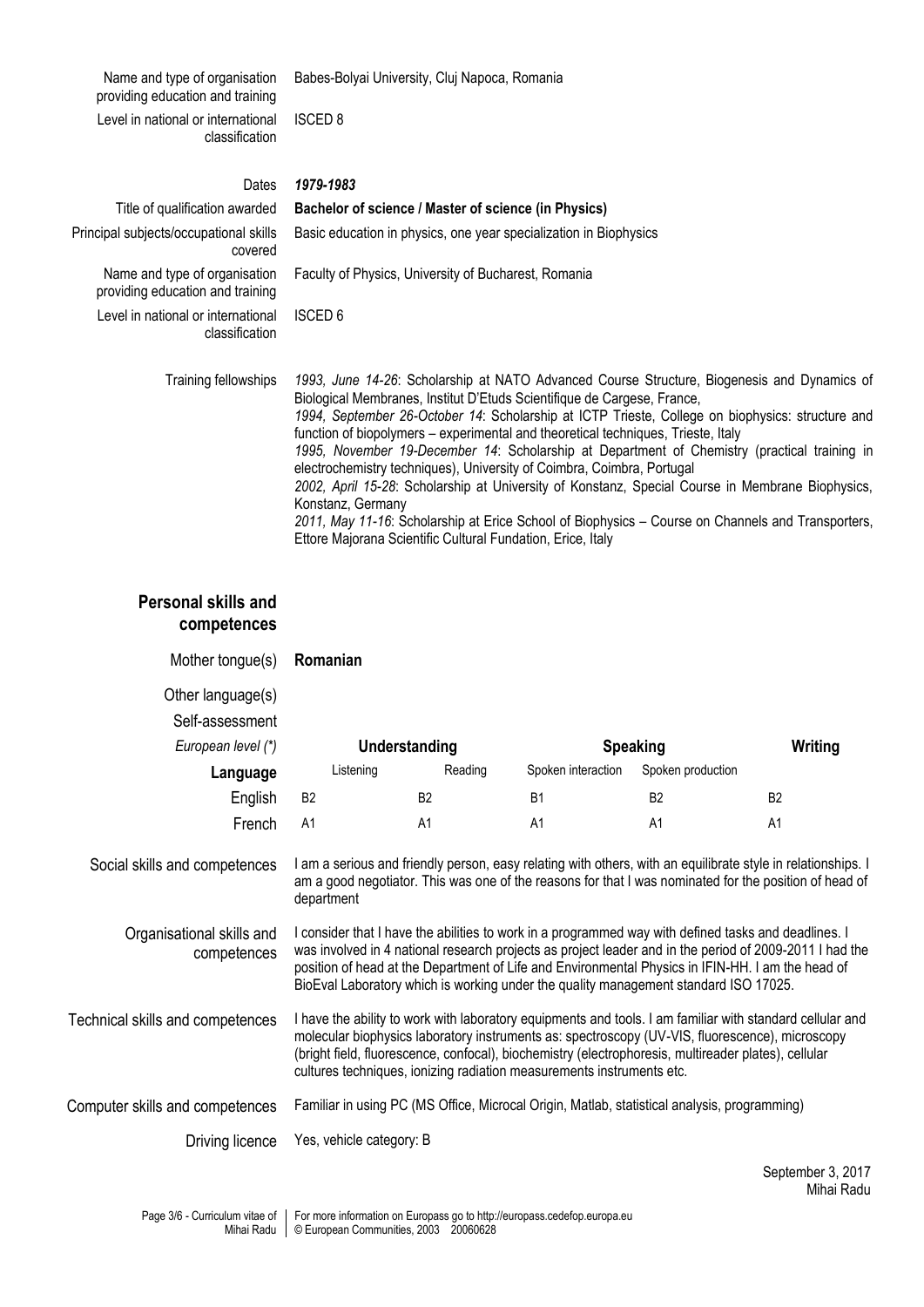# **List of publications**

### *Papers in refereed journals*

1) I. Petcu, A. Brezeanu, **M. Radu** (1989) Behaviour of Vegetal Protoplasts in Fusogen Electric Fields, *Rev. Roum. Biol. - Biol. Veget*. 34: 121-128.

2) **M. Radu** (1990) Cellular electrorotation A General Theoretical Model, *St. Biophys*. 137: 117-124.

3) **M. Radu** (1990) Cellular Rotation in Pulsed Rotating Electric Fields, *Rev. Roum. Phys*. 35: 507-512.

4) I. Petcu, **M. Radu**, D. Avram, T. Vassu, A. Brezeanu (1990) Electrofusion on Yeast Protoplasts, *Rev. Roum. Biol. - Biol. Veget*. 35: 115-120.

5) D. Avram, I.Petcu, **M. Radu**, F. Dan, R. Stan (1992) Electrically induced protoplast fusion for ergosterol producing yeast strain improvement, *J. Basic Microbiol*. 32: 369-372.

6) **M. Radu**, G. Cogalniceanu, A. Brezeanu (1994) Control of Nicotiana Tabacum Callus Growth by Alternating and Pulsed Electric Field, *Electro and Magnetobiology* 13: 195-201.

7) I. Petcu, D. Fologea, **M. Radu** (1997) Kinetic of electroinduced pores as a probe of membrane modification produced by ionising radiation, *Bielectrochem. Bioenerg*. 42: 179-186.

8) **M. Radu**, I. Petcu, A. Sommer, D. Avram (1996) Changes in membrane electrical parameters of yeast following chemical treatment for protoplast isolation, *Bioelectrochem. Bioenerg*. 40: 159-166.

9) **M. Radu**, I. Petcu, A. Sommer, D. Avram (1998) Stimulation of tobacco shoot regeneration by alternating weak electric field, *Bioelectrochem. Bioenerg* 44: 257-260.

10) D. Fologea, T. Vassu Dimov, I. Stoica, O. Csutak, **M. Radu** (1998) Increase of Saccharomices Cerevisiae Plating Efficiency after Treatment with Bipolar Electric Pulses, *Bioelectrochem. Bioenerg* 46: 285-287.

11) A. Bejan, R. Moraru, **M. Radu**, Gr. Turcu (1998) Adaptation response of rats contaminated with low-doses of tritiated water and postirradiated with a high dose of gamma rays, *Rev. Roum. Biol. (Physiologie Animale)* 43: 141-145.

12) G. Cogalniceanu, **M. Radu**, D. Fologea, A. Brezeanu (1998) Are the Electric Field Effects Coupled with the Hormonal Reception of Cells in Plant Callus Culture? *Rom Biotechnol. Lett*. 3: 201-206

13) D. Fologea, A. Brezeanu, **M. Radu**, P. Cornea, I. Vatafu (1999) Gene transfer by electroporation into tobacco intact petiole tissue, *Electro Magnetobiol*. 18: 1-6.

14) G. Cogalniceanu, **M. Radu**, D. Fologea, A. Brezeanu (2000) Short high voltage pulses promote adventive shoot differentiation from intact tobacco seedlings, *Electro Magnetobiol*. 19: 177-187.

15) G. Cogalniceanu, M. Carasan, **M. Radu**, D. Fologea, A. Brezeanu (2001) The influence of external electric field on the in vitro post cotyledonary development of Nicotiana tabacum L. cv. Xanthi Seedlings, *Rom. Biotechnol. Lett*. 5: 45-54.

16) I. Smets, A. Caplanusi, S. Despa, Z. Molnar, **M. Radu**, M. vandeVen, M. Ameloot, P. Steels (2004) Ca2+ uptake in mitochondria occurs via the reverse action of the Na+/Ca2+ exchanger in metabolically inhibited MDCK cells, *Am J Physiol Renal Physiol*. 286: F784-794.

17) **M. Radu**, M. Ionescu, N. Irimescu, K. Iliescu, R. Pologea Moraru, E. Kovacs (2005) Orientation behavior of retinal photoreceptors in alternating electric fields, *Biophys J*. 89: 3548-3554.

18) S. Baron, A. Caplanusi, M. vandeVen, **M. Radu**, S. Despa, M. Ameloot, P. Steels, I. Smets (2005) Role of mitochondrial Na+ concentration, measered by CoroNa Red, in the protection of metabolically inhibited MDCK cells, *J Am Soc Nephrol*. 16: 3490 – 3497.

19) C. Balut, P. Steels, **M. Radu**, M. Ameloot, W. Van Driessche, D. Jans (2006) Effects of Membrane Cholesterol Depletion on Na+ Transport in A6 Renal Epithelial Cells, *Am J Physiol Cell Physiol.* 290: C87 - C94.

20) I. Dorobanţu, L. Hărănguş, **M. Radu**, A. Iordan, D.I. Corol (2006) The Equilibrium Kinetics of the Enzymatic Labeled Anti 8ohdg Antibodyimmunosorbent System in the Presence of Free Antigen, *Rom. J. Biophys*. 16(2): 149-155.

21) M. Cutrubinis, D. Chirita, D. Savu, C.E. Secu, **M. Radu**, M. Secu, C. Ponta (2007) Preliminary study on detection of irradiated foodstuffs from the Romanian market, *Rad. Phys. Chem*. 76: 1450–1454.

22) M.A. Acasandrei, I.M. Petcu, **M. Radu**, D. Gazdaru, A. Popescu, I. Dorobantu (2007) Radiolytic oxidation of the immunogenic conjugate testosterone-3-carboxymethyloxim-bovine serum albumin and rabbit antitestosterone antiserum, *Rom Rep Phys*. 59: 83-89.

23) M. Bacalum, **M. Radu** (2007) Insertion of proteins in the lipid bilayer of liposomes revealed by FRET, *Rom. J. Biophys*. 17: 129-138.

24) F. Ciobanu, **M. Radu**, M. Moisescu, M. Surleac, L. Bajenaru, T. Savopol, E. Kovacs (2007) Electroporation of malignant cells for enhanced uptake of therapeutic drugs, *Rom. J. Biophys*. 17: 212-217.

25) M. Nae, D. Gazdaru, A. Acasandrei, R. Georgescu, B.M. Macri, **M. Radu** (2008) A fluorescence approach of the gamma radiations effects on gramicidin A inserted in liposomes, *J. Pept. Sci.* 14: 1003-1009.

26) I. Dorobantu L. Harangus, **M Radu** (2009) Synthesis of enzymatic marker 3,6-dicholoro-2-methoxy-benzoic-alcaline phosphatase and evaluation of the affinity against homologue antipesticide antibody, *Rom. J. Biophys*. 19: 63-72.

27) B.M. Radu, A.D. Iancu, A. Marin, **M. Radu**, D.D. Banciu, C. Stavaru, D.L. Radu (2009) Basic features of sensory neurons from dorsal root ganglia in TCR-HA+/- /RIP-HA+/- mice, *Rom. J. Biophys*. 19(2): 83-95.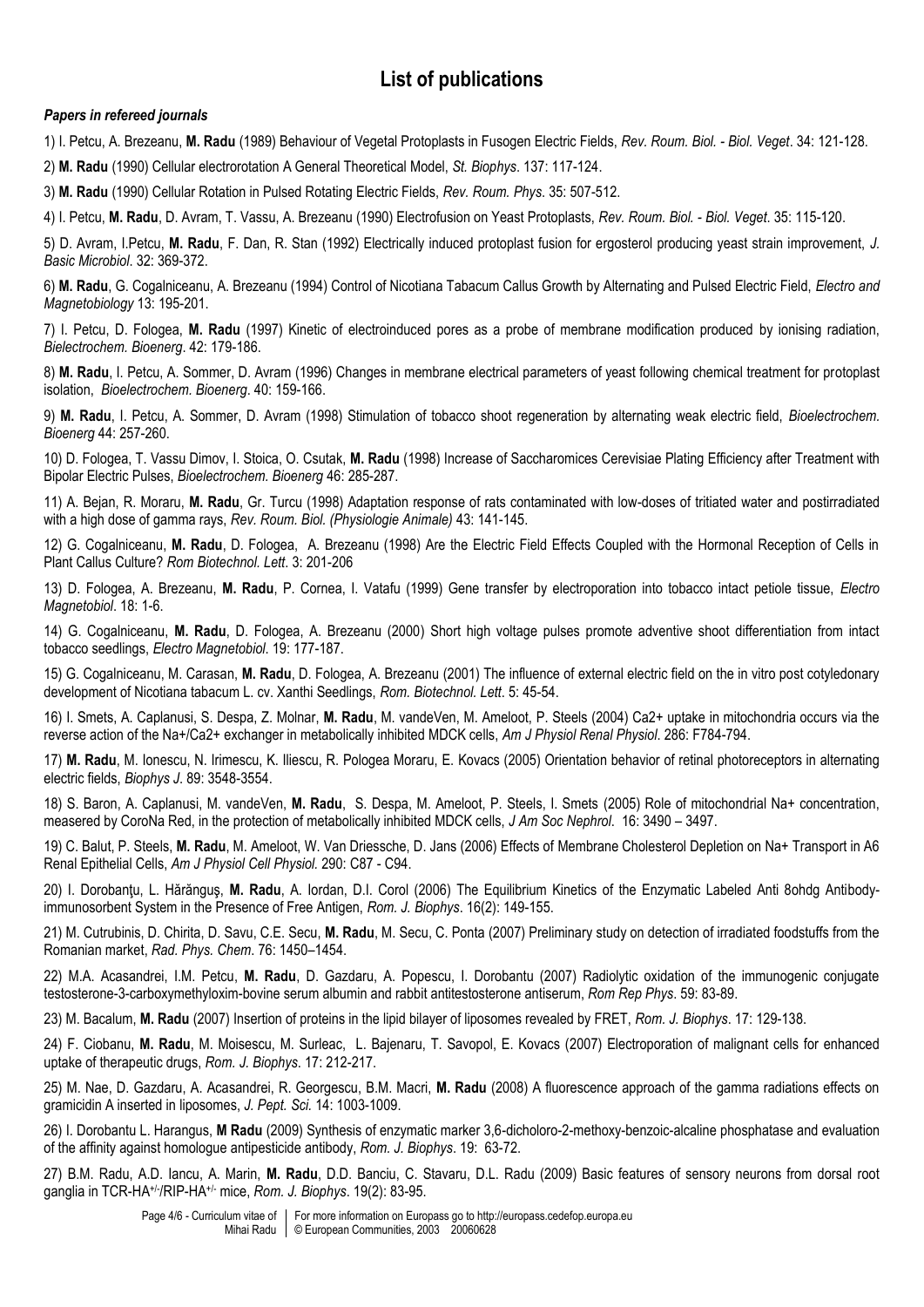28) M. Bacalum, H. Weingart, **M. Radu** (2009) Interaction between ceftazidime and bacterial porin ompf analyzed by fluorescence, *Rom. J. Biophys*. 19: 105-116.

29) B.M. Radu, **M. Radu**, D.D. Banciu (2009) Synchronous and periodic calcium oscillations in neuronal networks formed by sensory neurons in primary culture, *Rom. J. Biophys*. 19(4): 227-237.

30) M. Florescu, C. Stoicescu, S. Magda, I. Petcu, **M. Radu**, C. Palombo, M. Cinteza, R. Lichiardopol, D. Vinereanu (2010) Supranormal cardiac function in athletes related to better arterial and endothelial function, *Echocardiography* 27(6): 659-667.

31) B.M. Radu, M. Bacalum, A. Marin, M.C. Chifiriuc, V. Lazar, **M. Radu** (2011) Mechanisms of ceftazidime and ciprofloxacin transport through porins in multidrug-resistance developed by extended-spectrum beta-lactamase E.coli strains, *J. Fluoresc*., 21(4):1421-9

32) M. Temelie, M. Bacalum, C.C. Mustaciosu, **M. Radu** (2012) Morphological differentiation induced by growing substrate and serum deprivation on OLN 93 cells, *Rom. J. Biophys*, 22(1):1-12

33) B.M. Radu, D.I. Dumitrescu, C.C. Mustaciosu, **M. Radu** (2012) Dual effect of methylglyoxal on the intracellular Ca2+ signaling and neurite outgrowth in mouse sensory neurons, *Cell. Mol. Neurobiol*., 32(6):1047-1057

34) A. Matei, M. Zamfirescu, C. Radu, E.C. Buruiana, T. Buruiana, C. Mustaciosu, I. Petcu, **M. Radu**, M. Dinescu (2012) Producing ORMOSIL scaffolds by femtosecond laser polymerization,. *Appl. Phys. A: Mat. Sci. Process*. 108(1):91-97

35) F. Grigore, M. Lungu, D. Savu, **M. Radu**, G. Velciu (2012) Preparation, characterization and biological evaluation of tricalcium phosphate granules, *Rom. J. Mat*., 42(2):187-192

36) M.G. Moisescu, **M. Radu**, E. Kovacs, L.M. Mir, T. Savopol (2013) Changes of cell electrical parameters induced by electroporation. A dielectrophoresis study, *BBA Biomemb*., 1828(2):365-372.

37) B.M. Radu, A.D. Iancu, D.I. Dumitrescu, M.L. Flonta, **M. Radu** (2013) TRPV1 Properties in Thoracic Dorsal Root Ganglia Neurons are Modulated by Intraperitoneal Capsaicin Administration in the Late Phase of Type-1 Autoimmune Diabetes, *Cell. Mol. Neurobiol*., 33(2):187-96.

38) B.M. Radu, P. Bramanti, F. Osculati, M.L. Flonta, **M. Radu**, G. Bertini, P.F. Fabene (2013) Neurovascular unit in chronic pain, *Mediat. Inflamm*., 2013: 648268.

39) M. Bacalum, B. Zorila, **M. Radu** (2013) Fluorescence spectra decomposition by asymmetric functions - Laurdan spectrum revisited, *Analyt. Biochem*., 440 (2): 123–129.

40) M. Bacalum, B. Zorila, **M. Radu**, A. Popescu, (2013) Laurdan solvatochromism: influence of solvent polarity and hydrogen bonds, *Optoelectron. Adv. Mat*., 7(5-6): 456 - 460.

41) G. Bertini, P. Bramanti, G. Constantin, M. Pellitteri, B.M. Radu, **M. Radu**, P.F. Fabene, (2013) New players in the neurovascular unit: Insights from experimental and clinical epilepsy, *Neurochem. Int*., 63(7): 652-659.

42) B.M. Radu, D.I. Dumitrescu, A. Marin, D.D. Banciu, A.D. Iancu, T. Selescu, **M. Radu** (2014) Advanced Stage of Type 1 Diabetes is Associated with ASIC Alterations in Mouse Thoracic Dorsal Root Ganglia Neurons, *Cell Biochem. Biophys*., 68: 9–23

43) B.M. Radu, D.D. Banciu, A. Banciu, M. Radu, (2014) Diabetic Neuropathy: Promises and Disappointments from Benchside to Bedside, *J Neurol Stroke*, 1(1159–11693):00015.

44) B.M. Radu, **M. Radu**, C. Tognoli, D. Benati, F. Merigo, M. Assfalg, E. Solani, C. Stranieri, A. Ceccon, A.M. Fratta Pasini, L. Cominacini, P. Bramanti, F. Osculati, G. Bertini, P.F. Fabene (2015) Are they in or out? The elusive interaction between Qtracker®800 vascular labels and brain endothelial cells. *Nanomedicine (Lond)*. Jul 15:1-14.

45) M. Bacalum, **M. Radu**, (2015) Cationic antimicrobial peptides cytotoxicity on mammalian cells – an analysis using therapeutic index integrative concept, *Int J Pep Res Ther*, 21: 47-55

46) B.M. Radu, **M Radu** (2015) Unleashing the Potential of Brain Endothelial Cells in Epilepsy, *J Neurol Stroke*, 3(2):00084.

47) B.M. Radu, **M. Radu** (2015) Recent Preclinical and Clinical Technological Advances Suitable to Unravel the Physiological and Pathological Status of the Blood Brain Barrier in Neurology, *EC Neurology*, 1(2): 22-28.

48) B. Zorila, M. Bacalum, A. I. Popescu, **M. Radu**. (2016) Log-normal deconvolution of Laurdan fluorescence spectra - a tool to assess lipid membrane fluidity. *Rom Rep Phys* 68(2): 702–712

49) M. Bacalum, B. Zorila, **M. Radu** (2016) Investigating the anticancer activity of some cationic antimicrobial peptides in epithelial tumor cells, *Rom Rep Phys,* 68(3): 1159-1169

50) B.M. Radu, D.D. Banciu, A.Banciu, **M.Radu**, D. Cretoiu, S.M. Cretoiu (2017) Calcium signaling in interstitial cells: Focus on telocytes, *International Journal of Molecular Sciences*, 18(2), 397

51) B.M. Radu, F.B. Epureanu, **M. Radu**, P.F. Fabene, G. Bertini (2017) Nonsteroidal anti-inflammatory drugs in clinical and experimental epilepsy, *Epilepsy Res* 131:15-27

52) M. Bacalum, L. Janosi, F. Zorila, A.M. Tepes, C. Ionescu, E. Bogdan, N. Hadade, L. Craciun, I. Grosu, I. Turcu, **M. Radu**. (2017) Modulating short tryptophan- and arginine-rich peptides activity by substitution with histidine, *BBA-General Subjects*, 1861(7): 1844–1854

53) RC Popescu, E Andronescu, BS Vasile, R Truşcă, A Boldeiu, L Mogoantă, GD Mogoșanu, M Temelie, M Radu, AM Grumezescu, D Savu, (2017) Fabrication and Cytotoxicity of Gemcitabine-Functionalized Magnetite Nanoparticles. Molecules. 22(7). pii: E1080. doi: 10.3390/molecules22071080